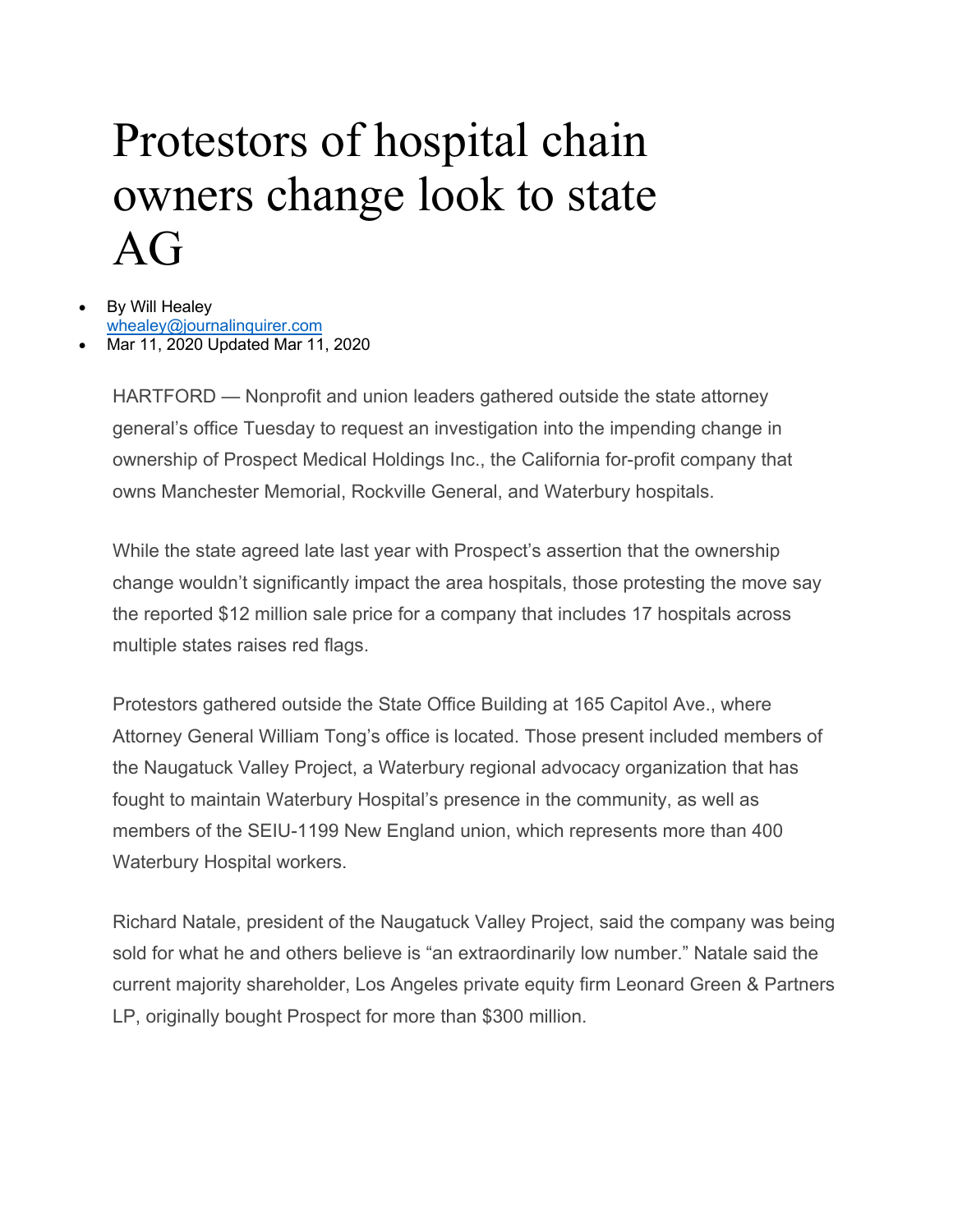"We are very suspect," he said. "We're not financial experts but I'll tell you right now, \$12 million for a health network across four states just doesn't seem right, something's wrong."

Last year, Prospect representatives notified the state Office of Health Strategy that it would be undergoing an ownership change.

According to documents Prospect submitted to the state, the company is owned by a series of holding companies ultimately held by Leonard Green & Partners, Prospect Medical Holdings CEO Samuel Lee, a family trust held by Prospect Medical Holdings President David Topper, and other management that own a small minority of shares.

Prospect representatives said last year that its shareholders had reached an agreement with Leonard Green & Partners to purchase its outstanding shares of the company, a transaction the representatives said would take three to six months to complete.

According to the documents filed with the state, once the transaction is done, Lee and Topper's family trust would become the sole shareholders of the company.

Prospect's representatives asserted that the change, several holding companies removed from the hospitals, wouldn't have an impact on hospital operations or governance of the facilities, and the state agreed, determining no state approval was required as a result of the change.

According to documents provided to Journal Inquirer, the agreement with Leonard Green & Partners was for \$12 million, and a rival California-based for-profit hospital system made an offer more than four times that.

In his offer letter to John Baumer, a Prospect board member and senior partner with Leonard Green & Partners, Prime Healthcare President and Chief Executive Officer Dr. Prem Reddy said he was aware that Leonard Green & Partners was selling its stake in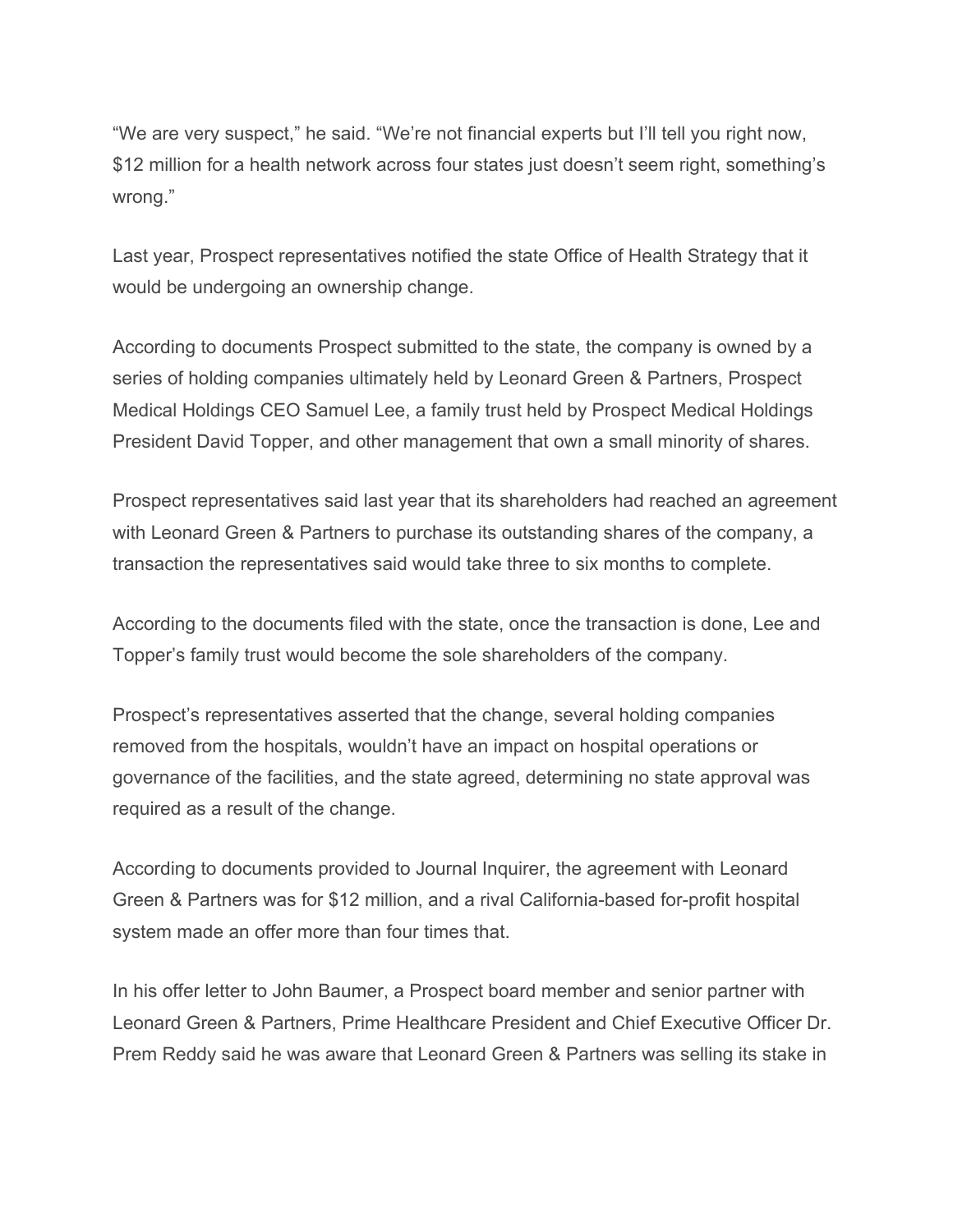Prospect for \$12 million, and said he believed the company had a "substantially higher value," offering to pay \$50 million.

Asked about the offer, Prospect representatives said it had signed a binding agreement with Leonard Green & Partners months before and was "required to close the transaction" without considering other proposals.

Natale said Tuesday that it was "inconceivable" that a business that was bought for roughly \$350 million 10 years ago can be sold for \$12 million.

"Something doesn't make sense," he said.

Natale said he and his fellow Naugatuck Valley Project members were "extremely concerned" about what the sale could mean for the hospitals, as are leaders and members of unions representing workers at Prospect's three hospitals.

In a letter addressed and hand-delivered Tuesday to Tong, Gov. Ned Lamont, other agency heads, and legislative leaders, Natale and AFT President Jan Hochadel, AFT Connecticut Vice President John Brady, SEIU-1199 New England President Rob Baril, and Connecticut Health Care Associates union Secretary/Treasurer David Hannon requested a meeting to explore investigating the sale and evaluating what actions their offices could take to ensure the "future viability" of the hospitals.

They also attached a recent study from the Private Equity Stakeholder Project, which claims that Leonard Green & Partners have "extracted" \$570.44 million in fees and dividends since taking over Prospect in 2010, concluding that the firm added "little value" to the company, loaded it with debt and sold off much of the company's real estate to pay down that debt.

A Prospect representative dismissed the report Tuesday, calling it an "agenda-driven document prepared by an activist organization with no connection to — or vested interest in — the communities we serve across the country."